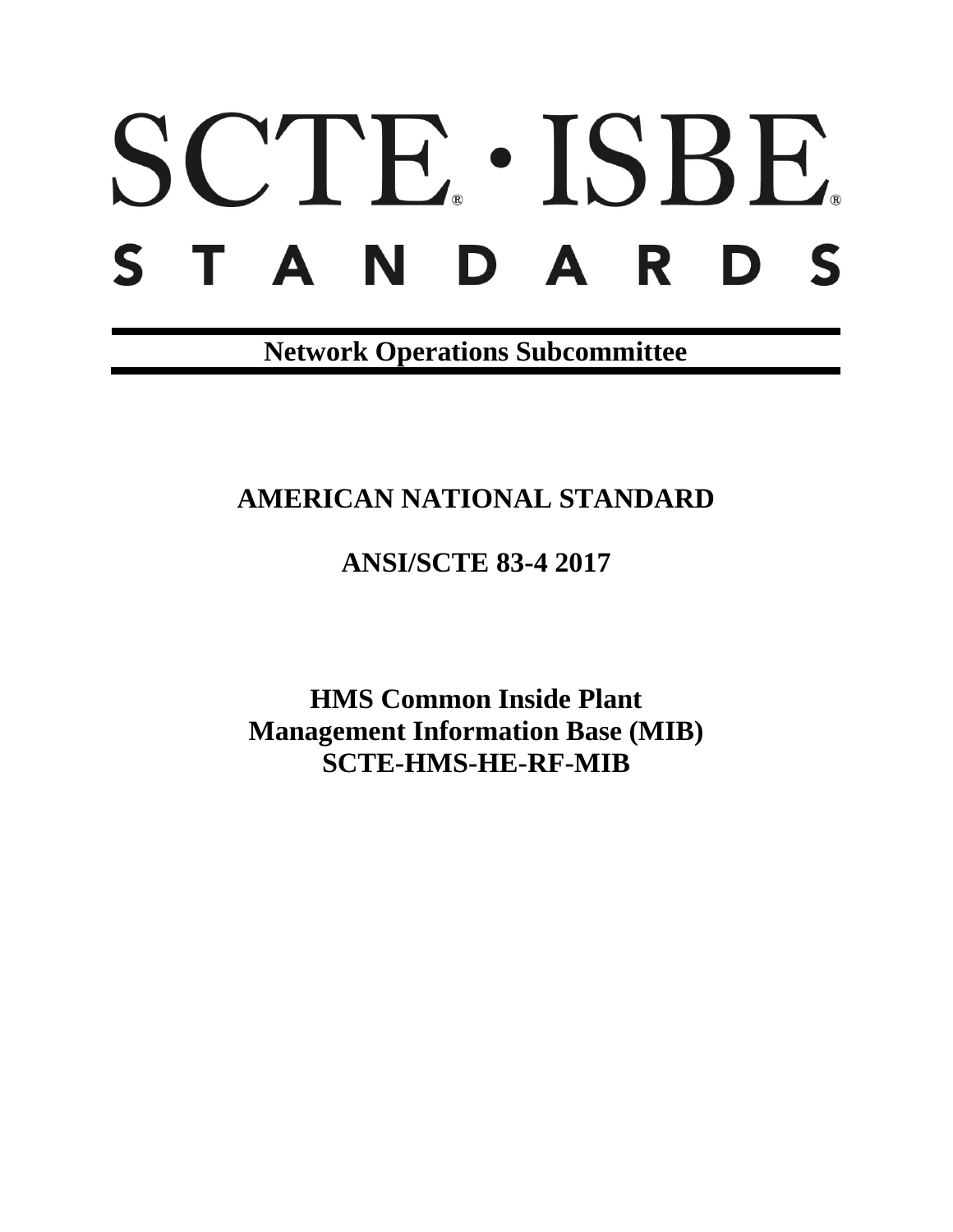#### **NOTICE**

The Society of Cable Telecommunications Engineers (SCTE) / International Society of Broadband Experts (ISBE) Standards and Operational Practices (hereafter called "documents") are intended to serve the public interest by providing specifications, test methods and procedures that promote uniformity of product, interchangeability, best practices and ultimately the longterm reliability of broadband communications facilities. These documents shall not in any way preclude any member or non-member of SCTE•ISBE from manufacturing or selling products not conforming to such documents, nor shall the existence of such standards preclude their voluntary use by those other than SCTE•ISBE members.

SCTE•ISBE assumes no obligations or liability whatsoever to any party who may adopt the documents. Such adopting party assumes all risks associated with adoption of these documents, and accepts full responsibility for any damage and/or claims arising from the adoption of such documents.

Attention is called to the possibility that implementation of this document may require the use of subject matter covered by patent rights. By publication of this document, no position is taken with respect to the existence or validity of any patent rights in connection therewith. SCTE•ISBE shall not be responsible for identifying patents for which a license may be required or for conducting inquiries into the legal validity or scope of those patents that are brought to its attention.

Patent holders who believe that they hold patents which are essential to the implementation of this document have been requested to provide information about those patents and any related licensing terms and conditions. Any such declarations made before or after publication of this document are available on the SCTE•ISBE web site at [http://www.scte.org.](http://www.scte.org/)

> All Rights Reserved © Society of Cable Telecommunications Engineers, Inc. 2017 140 Philips Road Exton, PA 19341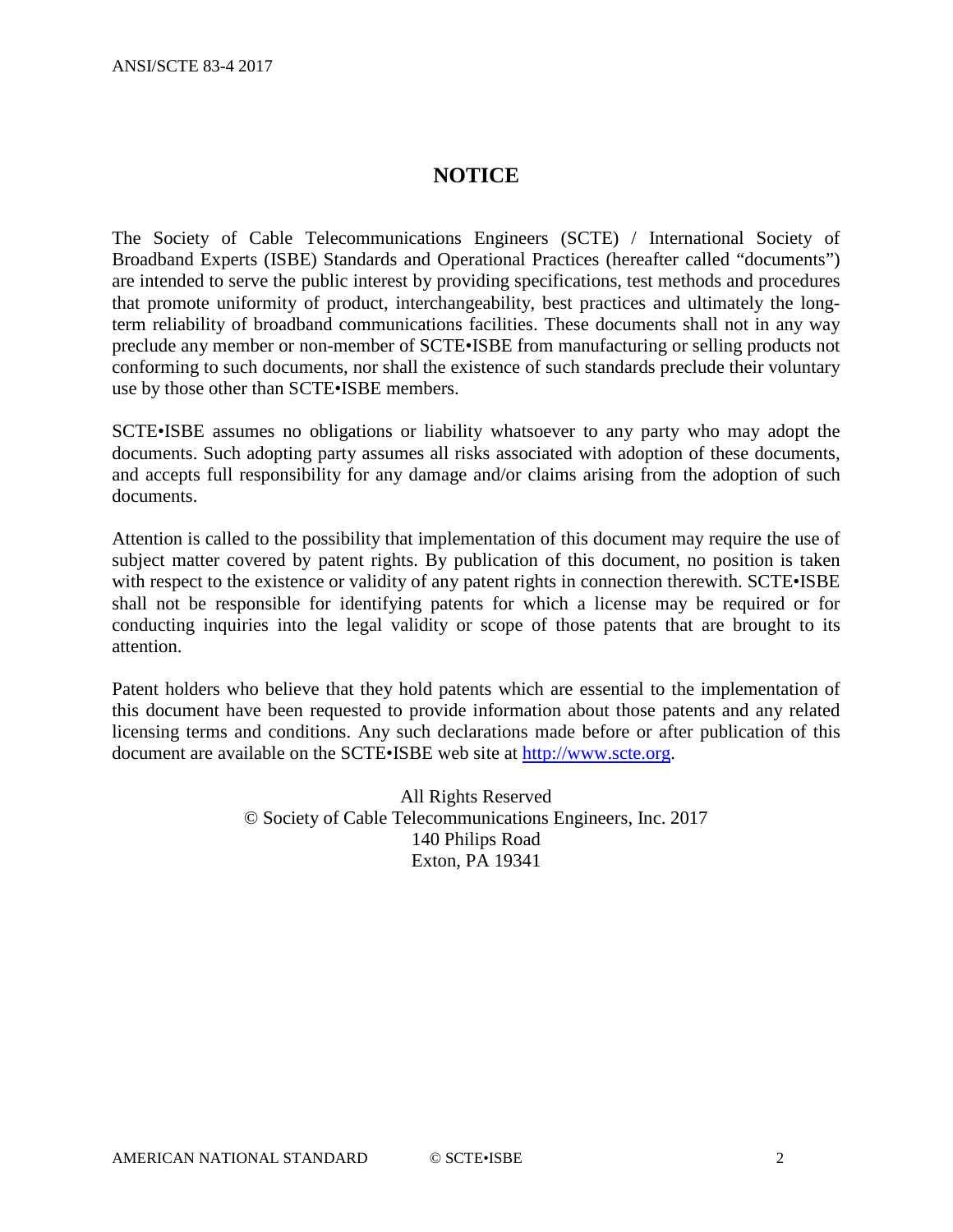### **CONTENTS**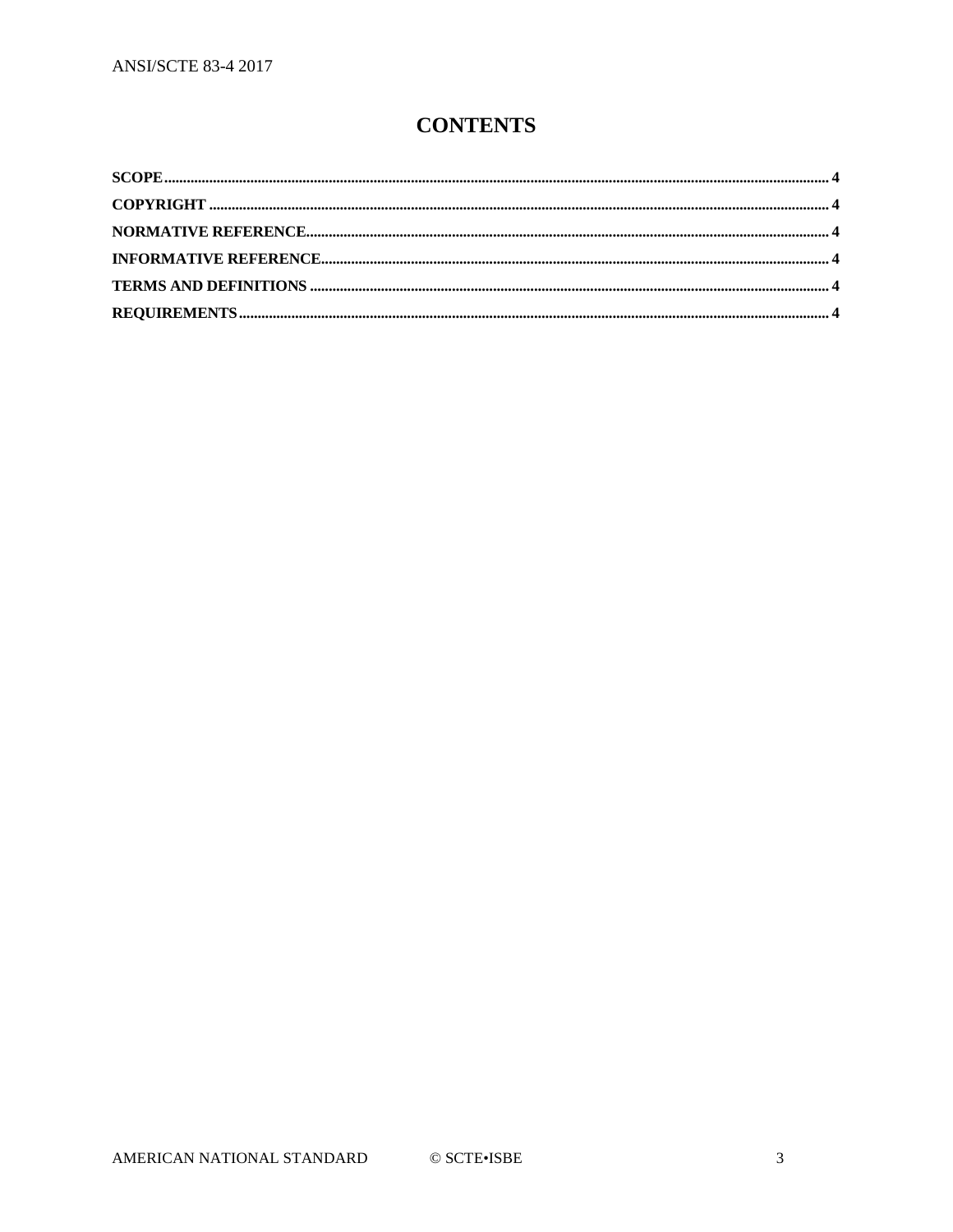#### <span id="page-3-0"></span>**SCOPE**

This document is identical to SCTE 83-4 2009 except for informative components which may have been updated such as the title page, NOTICE text, headers and footers. No normative changes have been made to this document.

This document provides MIB definitions for HMS RF equipments present in the headend (or indoor) and is supported by a SNMP agent.

#### <span id="page-3-1"></span>**COPYRIGHT**

The MIB definition found in this document may be incorporated directly in products without further permission from the copyright owner, SCTE.

#### <span id="page-3-2"></span>**NORMATIVE REFERENCE**

IETF RFC 1907 SNMPv2-MIB IETF RFC 2578 SNMPv2-SMI IETF RFC 2579 SNMPv2-TC IETF RFC 2580 SNMPv2-CONF IETF RFC 2737 ENTITY-MIB SCTE 36 SCTE-ROOT SCTE 37 SCTE-HMS-ROOTS SCTE 38-11 SCTE-HMS-HEADENDIDENT-MIB

#### <span id="page-3-3"></span>**INFORMATIVE REFERENCE**

None

#### <span id="page-3-4"></span>**TERMS AND DEFINITIONS**

This document defines the following terms:

**Management Information Base (MIB)** – the specification of information in a manner that allows standard access through a network management protocol.

#### <span id="page-3-5"></span>**REQUIREMENTS**

This section defines the mandatory syntax of the SCTE-HMS-HE-RF-MIB. It follows the IETF Simple Network Management Protocol (SNMP) for defining managed objects.

The syntax is given below.